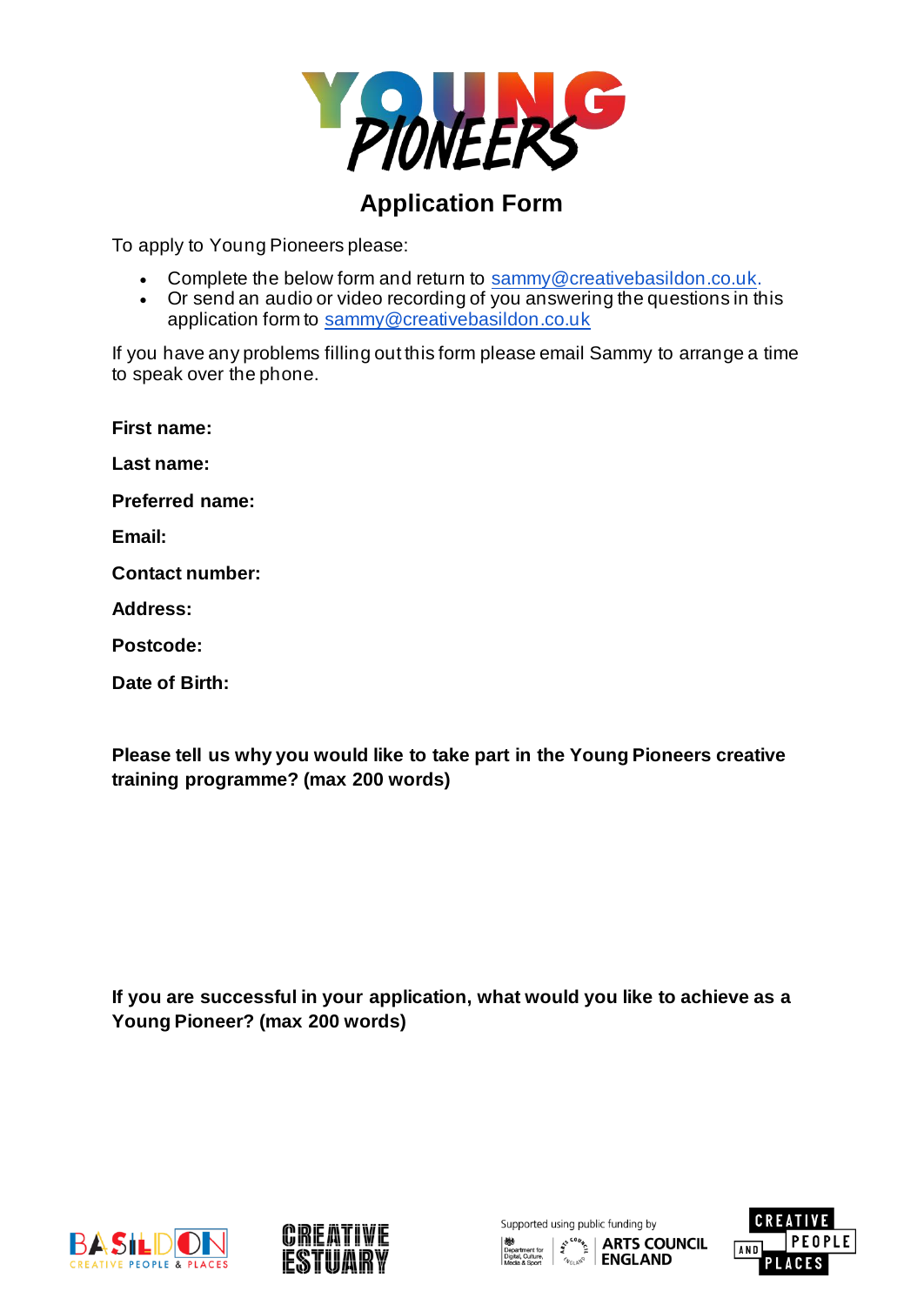

**Please tell us about any other knowledge, skills and experience that you think might be relevant to the role of a Young Pioneer (max 300 words).** 

## **Are you interested, or have you ever thought about a career in any of the following:**

- Artist or performer
- Crafts
- Design
- Events
- Fashion
- Museums/galleries
- Music
- Photography or film
- Radio or TV
- Writing or Publishing
- Other creative career

## **Please indicate your availability to attend regular meetings:**

|           | Mornings | Afternoons | Evenings |
|-----------|----------|------------|----------|
| Monday    |          |            |          |
| Tuesday   |          |            |          |
| Wednesday |          |            |          |
| Thursday  |          |            |          |
| Friday    |          |            |          |
| Saturday  |          |            |          |
| Sunday    |          |            |          |





Supported using public funding by  $\left| \begin{array}{c} \left| \mathcal{L} \right| \leq \left| \mathcal{L} \right| \leq \mathsf{R} \end{array} \right|$  arts council  $\left| \begin{array}{c} \mathsf{R} \left| \mathcal{L} \right| \leq \mathsf{R} \end{array} \right|$